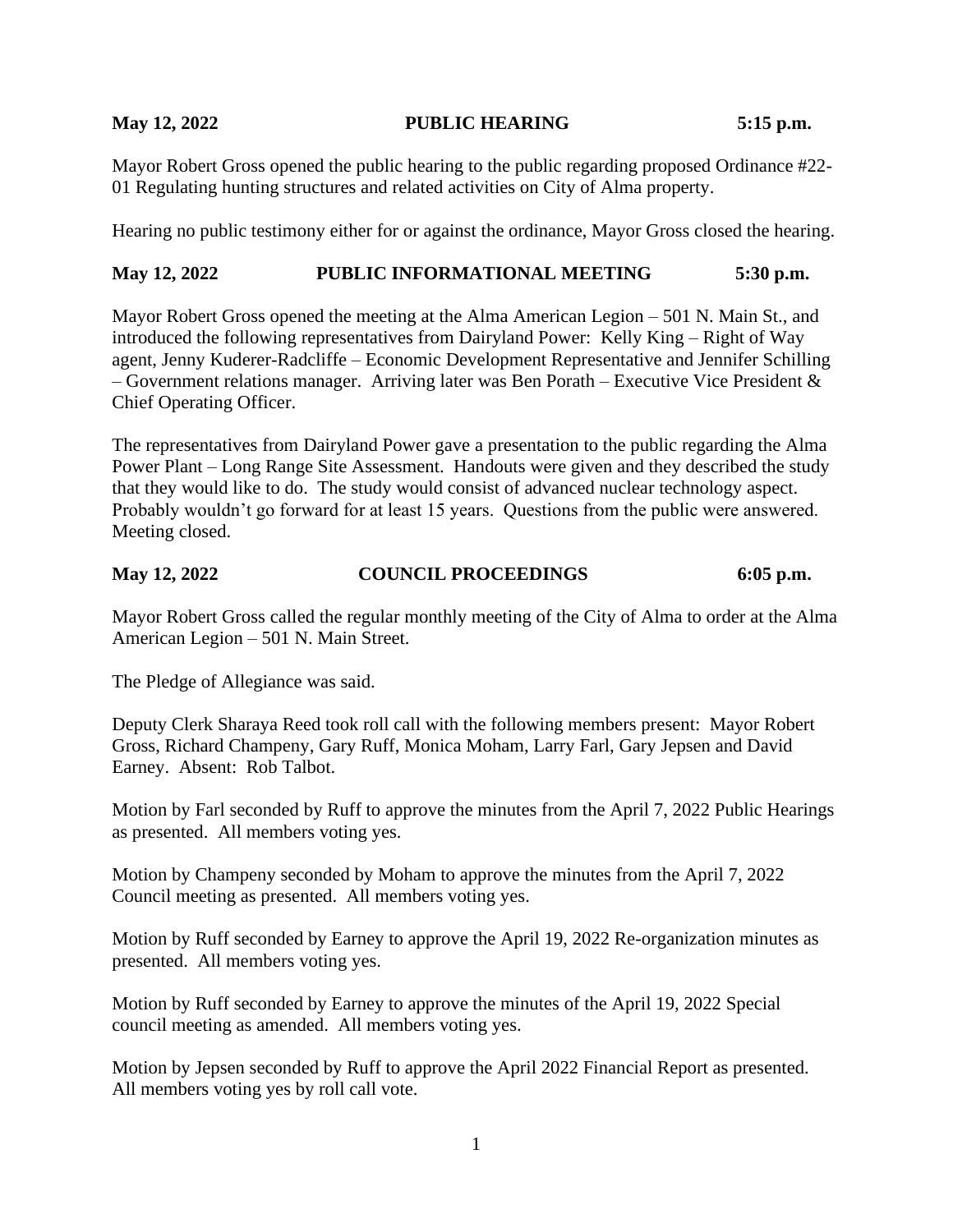Motion by Ruff seconded by Farl to approve the Treasurer's Report for April 2022 as presented. All members voting yes.

Citizen comments:

Shawn Winkler, resident at 208 N. Main Street, addressed the Council regarding a washout in her backyard. This matter was referred to the Utilities Committee.

Agenda Item 6: Resolution #22-03 Resolution in support for economic development administration grant to produce an Alma, WI Power Plant Site-Long range site assessment and small modular reactor economic impact study.

Motion by Moham seconded by Jepsen to approve Resolution #22-03 as presented. All members voting yes.

Agenda Item 8: Ordinance #22-01 Regulating hunting structures and related activities on the City of Alma property.

Motion by Farl seconded by Moham to adopt Ordinance #22-01 regulating hunting structures and related activities on the City of Alma property as presented. All members voting yes.

## **FINANCE/TAX & LICENSE/ZONING COMMITTEE**

Chairman Gary Ruff informed the Council that the Board of Review had met on May 5, 2022 and one taxpayer had appeared before the Board.

The minutes were reviewed and there was an error in paragraph 3 which should read Gary Ruff instead of Gary Farl.

Motion by Jepsen seconded by Earney to accept the Board of Review minutes of May 5, 2022 as amended. All members voting yes.

Motion by Ruff seconded by Farl to approve the mobile home park permit to Keith Mississippi Properties. All members voting yes.

Motion by Ruff seconded by Farl to accept the mobile home permit applications submitted by Lewis Schultz, William & Leslie Van Duynhoven and Jason Steinke. All members voting yes.

Motion by Ruff seconded by Farl to approve Operator Licenses to: Alexys Bauer and Anja Claussen. All members voting yes.

Motion by Farl seconded by Earney to approve the Finance/Tax & License/Zoning committee report as presented. All members voting yes.

Agenda Item 7: Lock & Dam #4 Right of Entry Agreement.